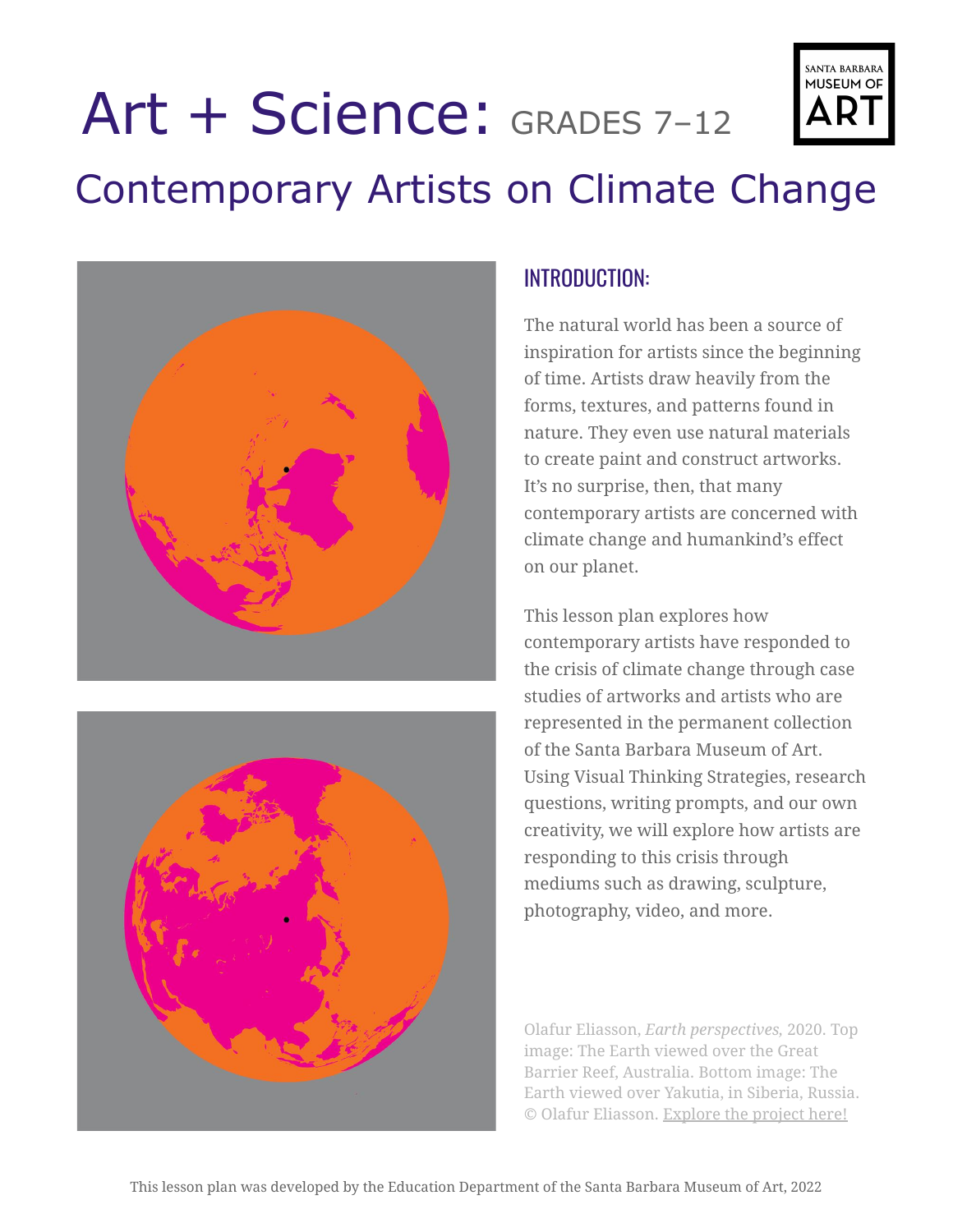# CASE STUDY: DIANA THATER Untitled (Butterfly video wall #1)

To start learning about this piece, [watch](https://vimeo.com/181211712) a short video of a [similar](https://vimeo.com/181211712) work here.

Diana Thater, *Untitled (Butterfly video wall #1),* 2008. 6 monitors, DVD player, synchronizer, lighting element and orange gel. SBMA, Museum purchase, the Suzette Morton Davidson Art Acquisition Endowment Fund. © Diana Thater.



#### ABOUT THE ARTWORK:

Diana Thater (United States, b. 1962) emerged in the late 1980s as one of the most significant artists of her generation to use the video monitor as both a projector of images and sculptural object. She has said about her art practice: "I create sculpture with images of nature in space."

For this project, Thater was invited by three curators in Mexico City to make an artwork drawing attention to the threats of the monarch butterfly's winter home in Michoacán, Mexico. After researching and filming the butterfly's migration patterns and threat to its environment, Thater created a configuration of six video screens on a gallery floor that play constantly moving images of majestic monarch butterflies after their annual migration to Mexico from the United States. Flickering with and permeated by natural and electronic energy, the monitor's placement reflects the position of the butterflies upon Thater's arrival in Mexico—thriving on the forest floor due, in part, to the increasing lack of forest foliage where they normally take refuge. This mesmerizing multi-part video raises questions about disrupted and fractured nature in the present climate-crisis era, and how modern national boundaries have been grafted onto ancient naturally-occurring migration routes.

#### DISCUSSION QUESTIONS:

What do you see? Where is your eye drawn to? What do you wonder about? How does the artwork make you feel? What mood does it give off? What kind of story does the artwork tell? How does its configuration provide meaning? How might the message of the piece be different if it were a painting or still photograph? How is the artist addressing climate change in this piece?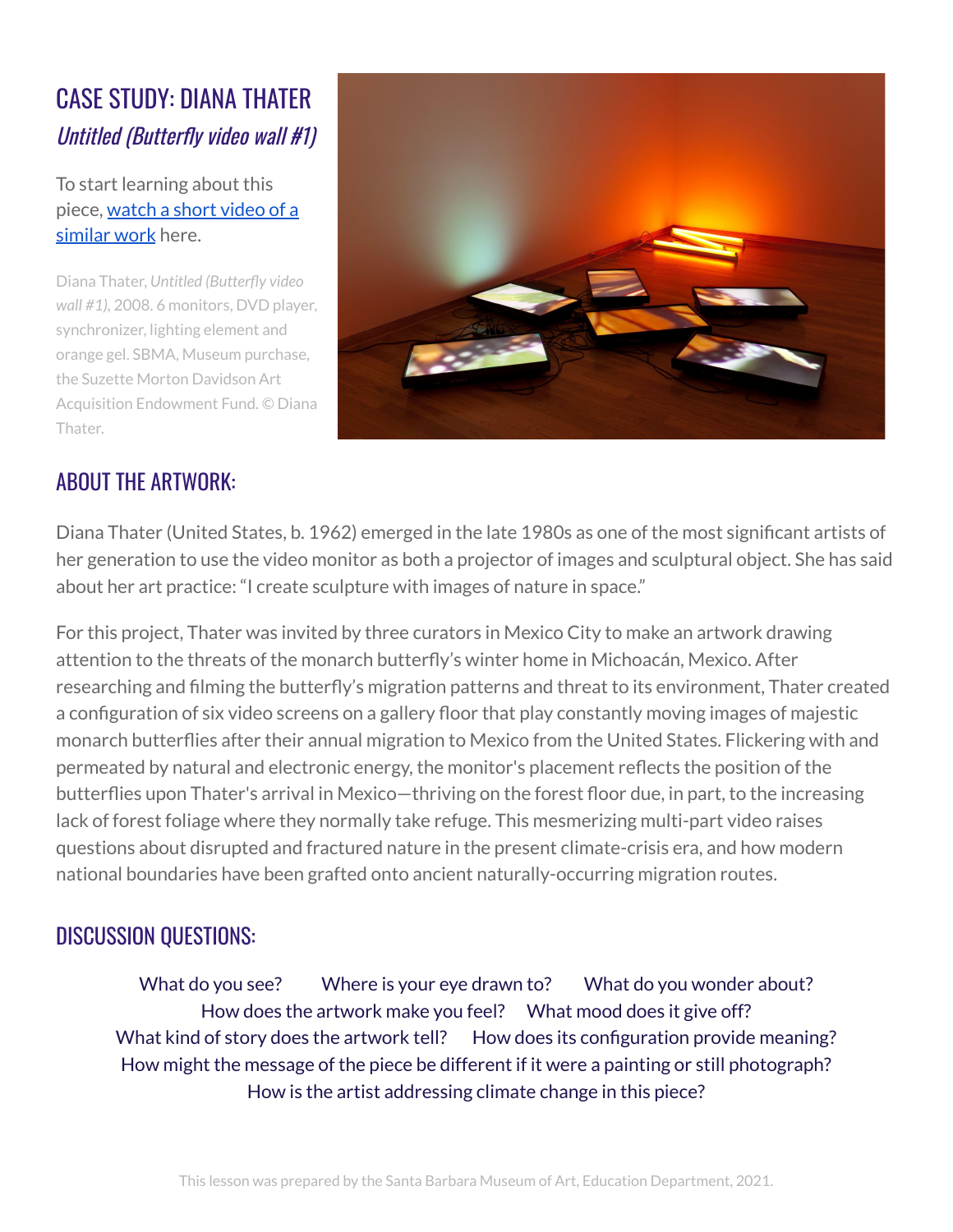# IN THE ARTIST'S WORDS: DIANA THATER

In this [13-minute](https://art21.org/watch/art-in-the-twenty-first-century/s8/diana-thater-in-los-angeles-segment/) video from Art21, listen to Diana Thater as she discusses her art and its relationship to the natural world. Then, reflect on how hearing from the artist changes how you might interpret her art.

#### RESEARCH QUESTIONS: MONARCH BUTTERFLY MIGRATION

- Research the migration patterns of the monarch butterfly. Where do they begin? Where do they end? How long does the migration take? (Tip! The [Monarch](https://monarchjointventure.org/) Joint [Venture](https://monarchjointventure.org/) website is a great resource to learn more.)
- What is the life cycle of a monarch butterfly? Draw a sketch of the stages.
- What nutrients and microclimates do monarch butterflies need?
- What are the environmental factors that are negatively contributing to their migration? What steps could be made to improve this?
- For Santa Barbara County-based students: Research some of the butterfly groves in the region. How have the number of monarch butterflies migrating through Santa Barbara and Goleta changed over the years? What are some of the local threats to their habitation?

#### WRITING PROMPT: HAIKU

- A haiku is a poem consisting of only three lines and is made up of a five-seven-five syllable structure, totaling seventeen syllables. Punctuation and capitalization are up to the poet, and need not follow rigid rules used in structuring sentences.
- Haikus often feature an image, or a pair of images, meant to depict the essence of a specific moment in time, like a snapshot.
- Write an haiku dedicated to the monarch butterfly. It could be about the color of the butterfly, how the butterfly makes you feel, or even what it might symbolize.

## ART ACTIVITY: DRAWING CLOSE-UP

- Diana Thater chose to film the butterflies she observed in Mexico close-up, capturing detailed images of their wings fluttering in space.
- Using a sheet of paper, draw a butterfly wing up close. Focus on the lines, patterns, and colors that you see. You may choose to use oil pastels, paint, or even collaged paper. If inspired, pair your haiku poem with your drawing.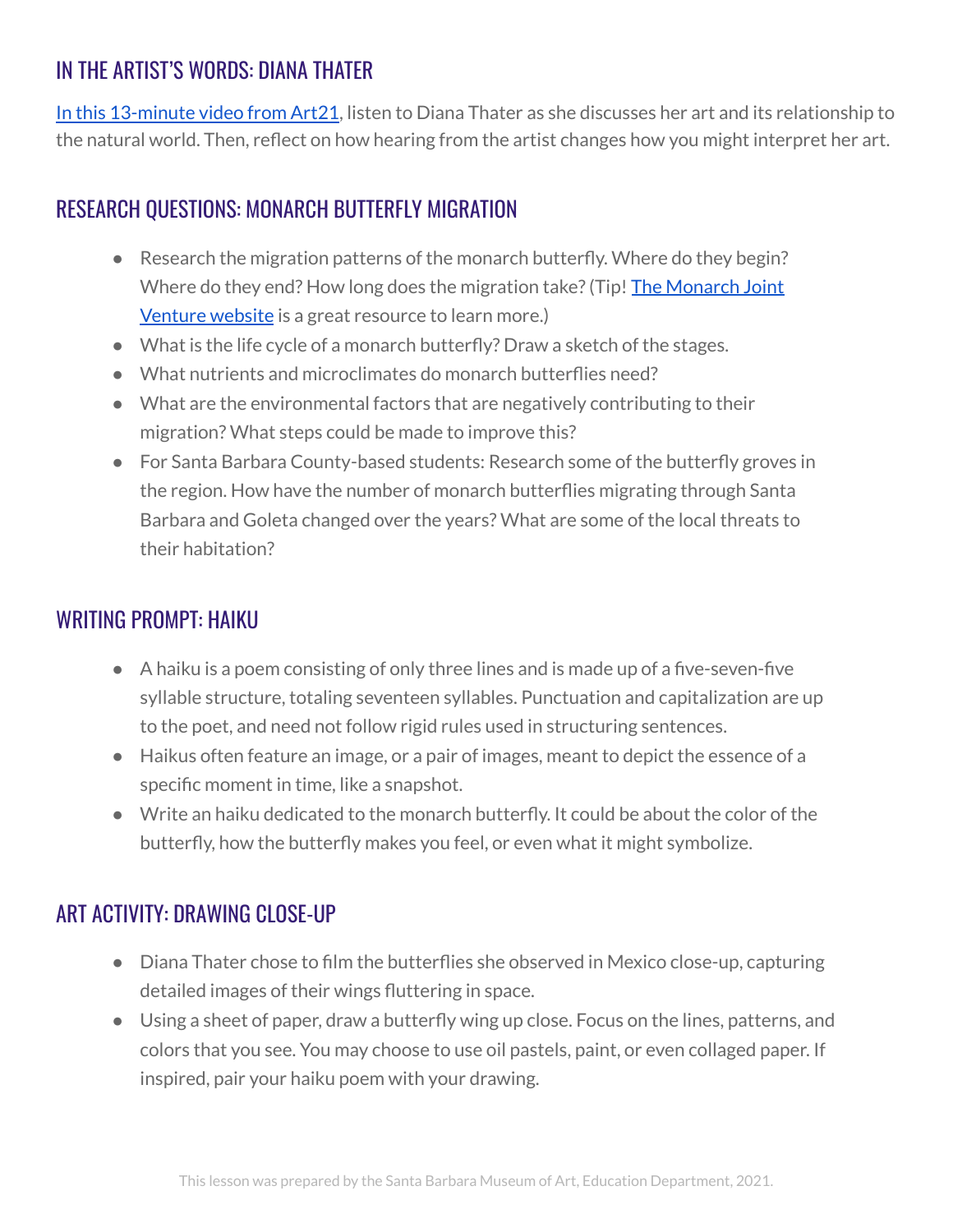# CASE STUDY: ALEJANDRO CARTAGENA

To view a complete set of images from this project, please visit the [artist's](https://alejandrocartagena.com/project-type/projects/?slug=santa-barbara-save-us) [website](https://alejandrocartagena.com/project-type/projects/?slug=santa-barbara-save-us). Then begin the lesson.

Alejandro Cartagena, *Santa Barbara save US,* 2020. © Alejandro Cartagena.



## ABOUT THE ARTWORK:

Alejandro Cartagena (Santo Domingo, Dominican Republic, b. 1977) was born in the Dominican Republic, but has lived most of his life in Mexico where he uses photographs to tell the stories of the people and places he observes. His artwork examines social, urban, and environmental issues.

In 2014, Cartagena was invited to have a residency with the Education Department at the Santa Barbara Museum of Art. The Museum has several photographs by Cartagena in its permanent collection. During that time, he organized several programs and worked with local students on art and poetry projects. The residency also inspired the artist to learn more about the issues impacting the local community, resulting in a series of photography and book projects.

One project he produced is a photobook titled *Santa Barbara save US* (2020). Exploring perceptions of place, the concept of borders, as well as the constant threat of wildfire in the region, Cartagena pairs found and historical images with photographs he took of Santa Barbara. In all of the pairings, the idea of fire is conveyed, sometimes directly, other times poetically.

## DISCUSSION QUESTIONS:

What do you see? Where is your eye drawn to? What do you wonder about? How do the photographs make you feel? What mood do they give off? What kind of story does the artwork tell? How do the two images relate to one another? What do you think they mean? How is the artist addressing climate change in this artwork?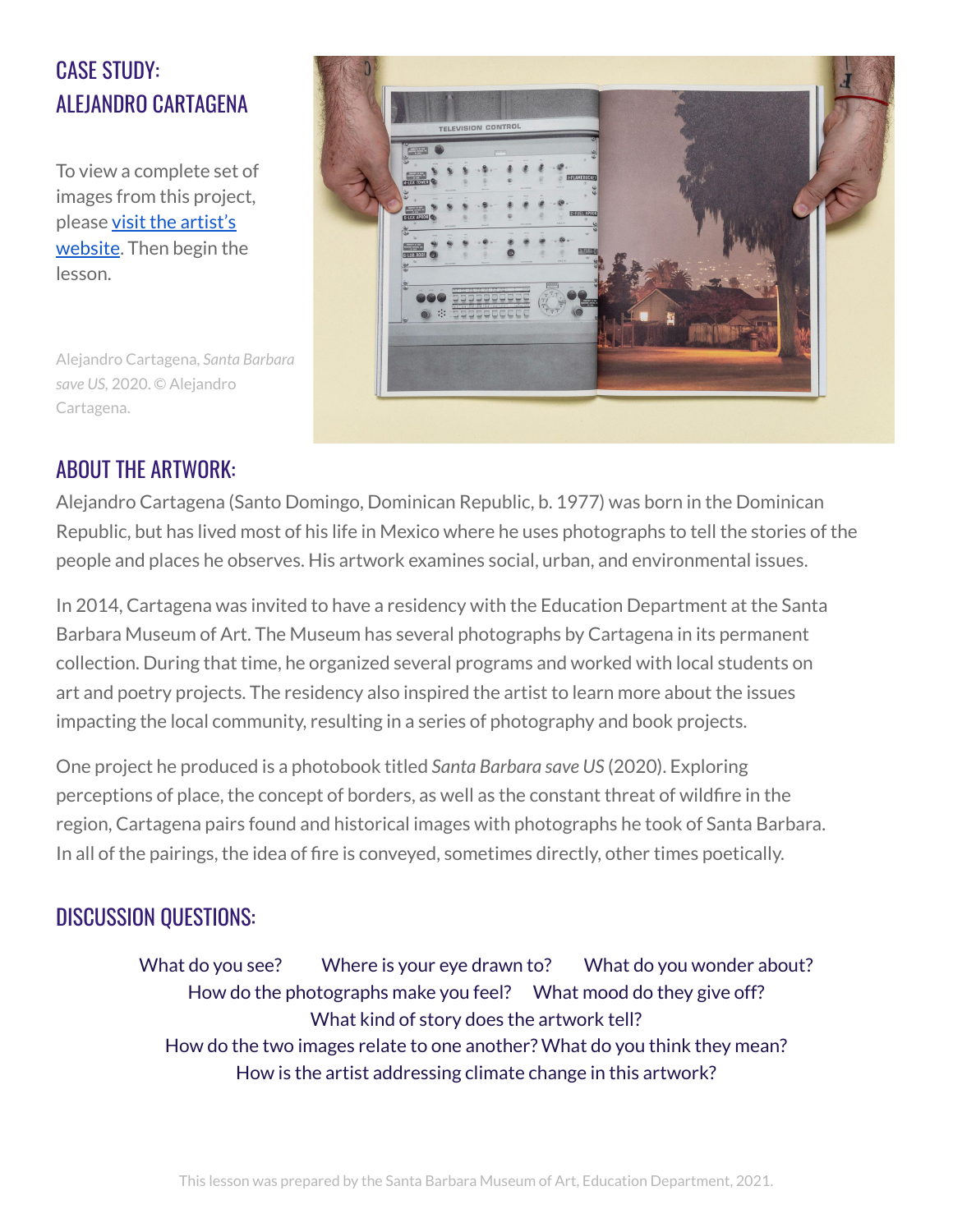# IN THE ARTIST'S WORDS: ALEJANDRO CARTAGENA

In this 3-minute video from the San [Francisco](https://www.youtube.com/watch?v=9bIQALS5QdI&ab_channel=SanFranciscoMuseumofModernArt) Museum of Modern Art, listen to Alejandro Cartegena as he discusses his art and its relationship to the built environment.

#### RESEARCH QUESTIONS: WILDFIRES IN CALIFORNIA

- Research the history of wildfires in California. How have wildfires changed and evolved overtime? What are the environmental factors that are negatively contributing to the increase in wildfires in California?
- Research controlled burns. What does this phrase mean and how is it being implemented? What are other ways to help prevent wildfires from occurring?
- For Santa Barbara County-based students: research a wildfire that has occurred in the region in the past 30 years. Discuss the cause and effects of the wildfire and what has been done to rehabilitate the environment afterward.

# ART ACTIVITY & WRITING PROJECT: PAIRING PHOTOGRAPHS

- Alejandro Cartagena's project pairs two images together to create deeper meaning, while also exploring issues that impact a local community.
- Walk around your neighborhood and take photographs of different things that you see. Be sure to photograph both natural and unnatural items and phenomena. Aim to take a total of 40–50 photographs.
- Afterward, look through the photographs you took. You are welcome to edit the photographs by cropping or converting to black and white.
- Then, choose 2 images to pair together. One should be of something natural, while the other should be man made. Consider the idea of comparing and contrasting. Think about how the images provide deeper meaning when paired together.
- Print the photographs and pair them side-by-side on a sheet of paper. (You can also stitch the images together digitally, if you prefer.)
- Choose a title for your artwork.
- Then, write a short paragraph describing the final artwork. Consider questions such as: What do the photographs represent? How does their meaning change when viewed independently vs. together? How does the title impact the meaning of the images? What does the artwork say about your neighborhood, city, or region?